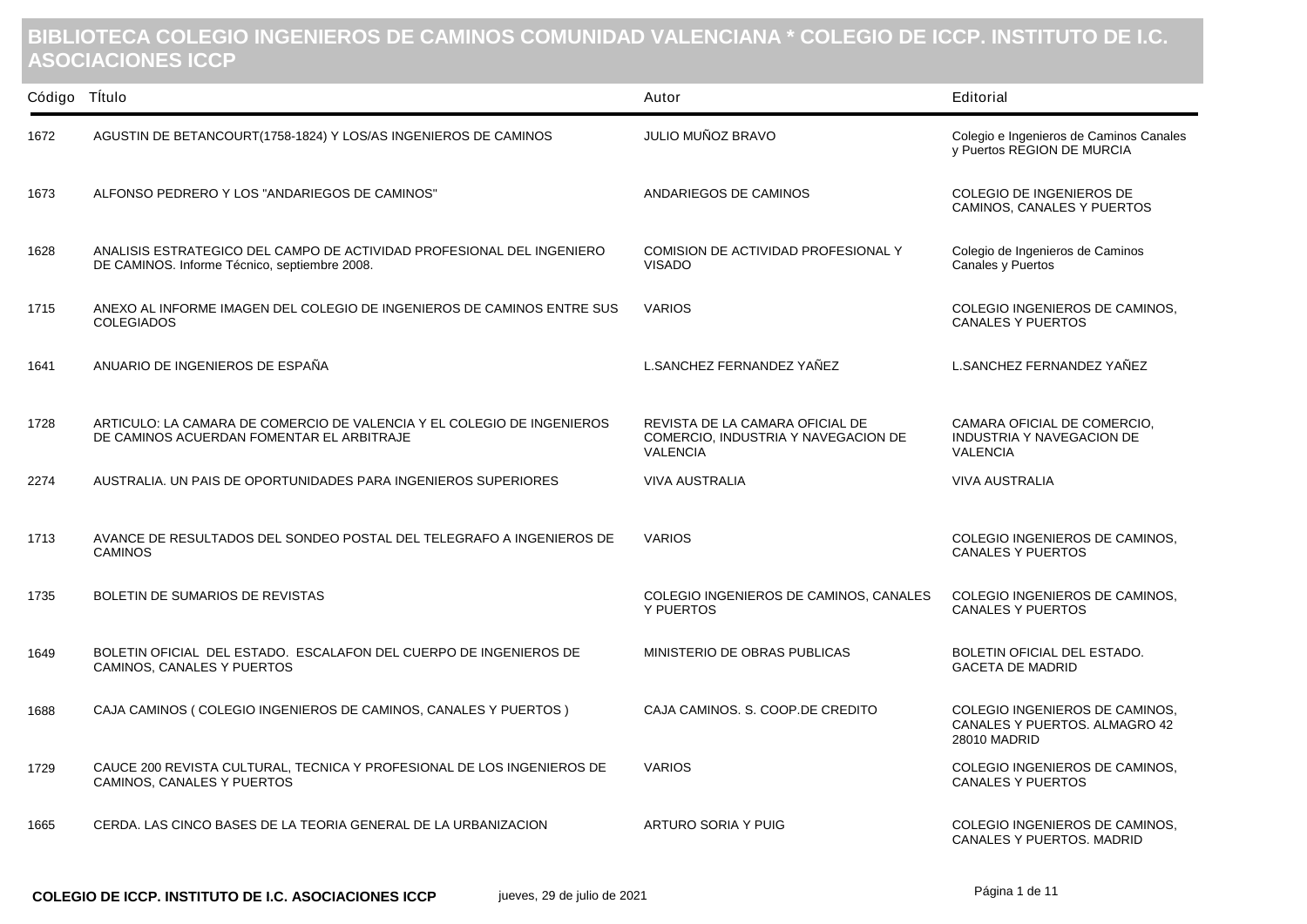| Código Título |                                                                                                   | Autor                                                                                           | Editorial                                                                              |
|---------------|---------------------------------------------------------------------------------------------------|-------------------------------------------------------------------------------------------------|----------------------------------------------------------------------------------------|
| 2403          | COLEGIO DE INGENIEROS DE CAMINOS, CANALES Y PUERTOS. COMUNIDAD<br><b>VALENCIANA</b>               | <b>VARIOS</b>                                                                                   | <b>COLEGIO DE INGENIEROS DE</b><br>CAMINOS, CANALES Y PUERTOS.<br>COMUNIDAD VALENCIANA |
| 1636          | COLEGIO INGENIEROS DE CAMINOS, CANALES Y PUERTOS - CI-1                                           | <b>VARIOS</b>                                                                                   | COLEGIO INGENIEROS DE CAMINOS,<br><b>CANALES Y PUERTOS</b>                             |
| 1686          | COMO PREPRARAR UN BUEN CURRICULUM                                                                 | VICTOR RUBIRA NUÑEZ                                                                             | COLEGIO INGENIEROS DE CAMINOS,<br>CANALES Y PUERTOS. MONOGRAFIAS<br>$N^{\circ}$ 3.     |
| 1621          | COMPETENCIAS PROFESIONALES DE LOS INGENIEROS DE CAMINOS, CANALES Y<br><b>PUERTOS</b>              | SENTENCIAS DEL ET ENTRE 1966 Y 1979                                                             | COLEGIO INGENIEROS DE CAMINOS,<br><b>CANALES Y PUERTOS</b>                             |
| 1724          | CONDICIONES Y EXIGENCIAS PARA EL EJERCICIO DE LA PROFESION DE ING.<br>CAMINOS, CANALES Y PUERTOS. | ASOCIACION DE INGENIEROS DE CAMINOS,<br><b>CANALES Y PUERTOS</b>                                | LA ASOCIACION                                                                          |
| 1718          | CONGRESO NACIONAL DE INGENIEROS CONSULTORES                                                       | COMISION DE CONSULTORIA Y EJERCICIO<br>LIBRE DEL COLEGIO INGENIEROS DE<br>CAMINOS, CANALES Y P. | COLEGIO INGENIEROS DE CAMINOS,<br><b>CANALES Y PUERTOS</b>                             |
| 1685          | <b>CUADERNOS: IN MEMORIAN</b>                                                                     | <b>VARIOS</b>                                                                                   | COLEGIO INGENIEROS DE CAMINOS.<br><b>CANALES Y PUERTOS</b>                             |
| 2327          | CURSO SOBRE DERECHO BASICO PARA INGENIEROS DE CAMINOS                                             | <b>SILVIA BARONA</b>                                                                            | DESPACHO DEL MORAL Y ARRIBAS                                                           |
| 1683          | DE LA CONSTRUCCION A LA CIENCIA. AYER Y HOY DE EDUARDO TORROJA.                                   | <b>VARIOS</b>                                                                                   | REAL ACADEMIA DE CIENCIAS.<br>COLEG. ING.C.C.P. ACADEMIA<br>INGENIERIA.                |
| 1695          | DECLARACION DE CACERES - I ENCUENTRO DE LAS INGENIERIAS CIVILES<br><b>IBEROAMERICANAS</b>         | <b>VARIOS</b>                                                                                   | DOSSIER DE PRENSA                                                                      |
| 1680          | DECLARACION SOBRE LA TECNICA EN LA ADMINISTRACION LOCAL                                           | <b>VARIOS</b>                                                                                   | COLEGIO INGENIEROS DE CAMINOS,<br><b>CANALES Y PUERTOS</b>                             |
| 1629          | DECRETO DE CONSTITUCION-ESTATUTOS Y REGLAMENTO DE REGIMEN INTERIOR<br>DEL C.I.C.C.P               | <b>VARIOS</b>                                                                                   |                                                                                        |
| 1731          | DOSSIER DE PRENSA                                                                                 | <b>VARIOS</b>                                                                                   | COLEGIO INGENIEROS DE CAMINOS,<br><b>CANALES Y PUERTOS</b>                             |
| 1663          | EDUARDO SAAVEDRA. CATALOGO DE LA EXPOSICION                                                       | <b>JOSE MAÑOS MARTINEZ</b>                                                                      | COLEGIO INGENIEROS DE CAMINOS,<br>CANALES Y PUERTOS. COLECCION<br>CIENCIAS Y HUM. Nº 8 |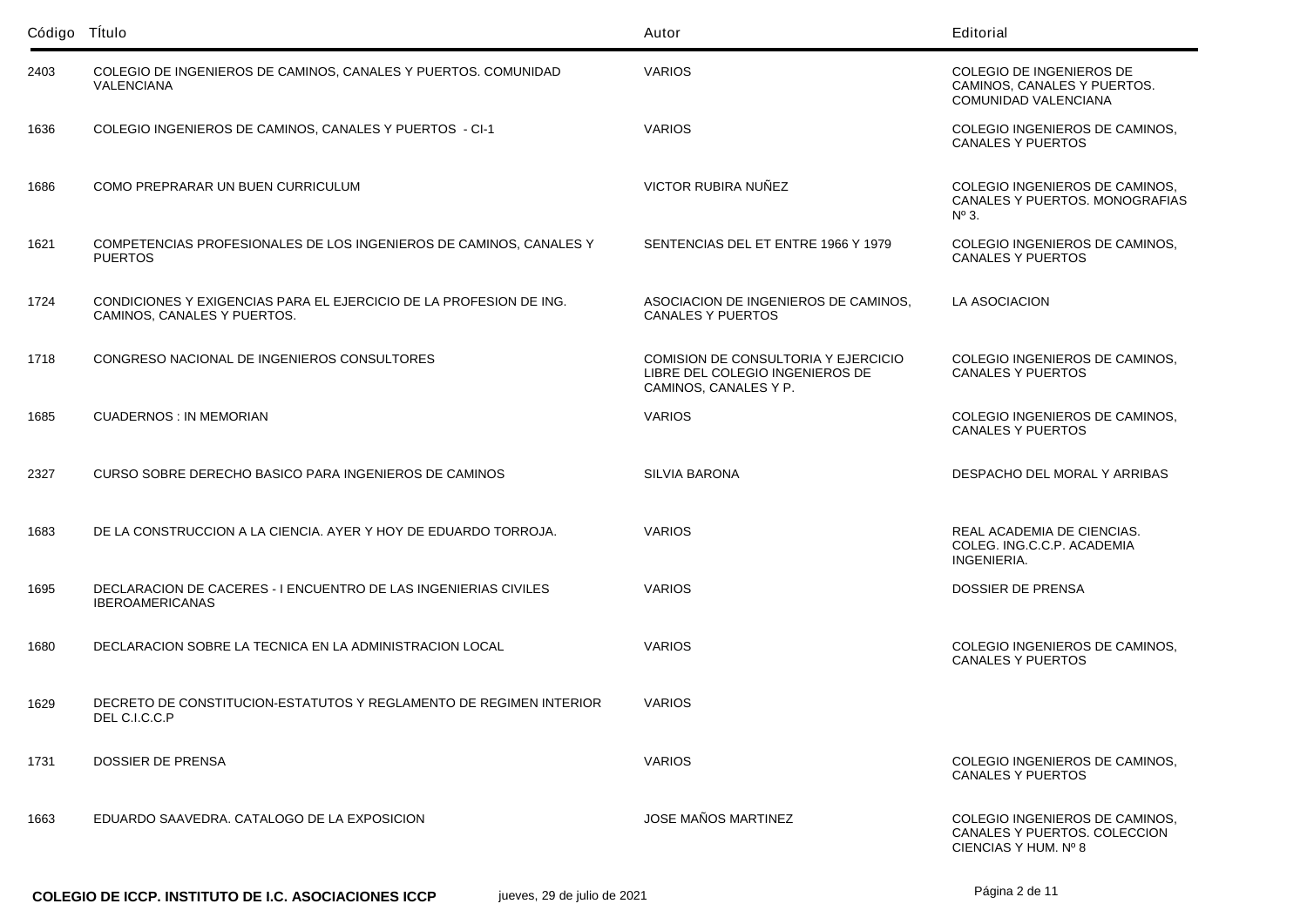| Código Título |                                                                                                                    | Autor                                                   | Editorial                                                                               |
|---------------|--------------------------------------------------------------------------------------------------------------------|---------------------------------------------------------|-----------------------------------------------------------------------------------------|
| 1653          | EDUARDO SAAVEDRA. INGENIERO Y HUMANISTA                                                                            | JOSE MAÑAS MARTINEZ                                     | COLEGIO INGENIEROS DE CAMINOS,<br>CANALES Y PUERTOS. COLECCION<br>CIENCIAS Y HUM. Nº 18 |
| 1646          | EDUARDO TORROJA INGENIERO                                                                                          | J. ANTONIO FERNANDEZ ORDOÑEZ Y J.<br>RAMON NAVARRO VERA | PRONAOS (EIS DE INGENIEROS DE<br>C.C.Y P ) C/ MAYOR 58. 28013 MADRID                    |
| 1716          | EL COLEGIO DE INGENIEROS DE CAMINOS, CANALES Y PUERTOS AÑO 1995                                                    | <b>VARIOS</b>                                           | COLEGIO INGENIEROS DE CAMINOS,<br><b>CANALES Y PUERTOS</b>                              |
| 1640          | EL COLEGIO DE INGENIEROS DE CAMINOS, CANALES Y PUERTOS.                                                            | <b>COICCP</b>                                           | <b>COICCP</b>                                                                           |
| 1656          | EL CONDE DE GUADALHORCE. SU EPOCA Y SU LABOR                                                                       | <b>CARMEN MARTIN GARTE</b>                              | COLEGIO INGENIEROS DE CAMINOS,<br>CANALES Y PUERTOS. COLECCION<br>CIENCIAS Y HUM. Nº 4  |
| 1671          | EL INGENIERO DE CAMINOS MANUEL PEIRONCELY, MODERNIZACION Y OBRA<br>PUBLICA EN LA ESPAÑA DEL SIGLO XIX.             | <b>CARLOS LARRINAGA</b>                                 | Colegio e Ingenieros de Caminos Canales<br>y Puertos del País Vasco                     |
| 2300          | EL INGENIERO DE CAMINOS Y LA ADMINISTRACION LOCAL                                                                  | <b>VARIOS</b>                                           | CICCP. GALICIA                                                                          |
| 1702          | EL MODELO EFQM. METODOLOGIA Y HERRAMIENTAS PARA LA MEJORA                                                          | <b>JOAQUIN MEMBRADO MARTINEZ</b>                        | COLEGIO INGENIEROS DE CAMINOS<br>DE CAMINOS, CANALES Y PUERTOS<br>COMUNIDAD VALENCIANA. |
| 2195          | EL REGIMEN ESPECIAL DE SEGURIDAD SOCIAL DE TRABAJADORES POR CUENTA<br>PROPIA O AUTONOMOS. AÑO 2011. MONOGRAFIAS 30 | <b>JORGE FANLO NICOLAS</b>                              | COLEGIO DE INGENIEROS DE<br>CAMINOS, CANALES Y PUERTOS                                  |
| 2230          | EL REGIMEN ESPECIAL DE SEGURIDAD SOCIAL DE TRABAJADORES POR CUENTA<br>PROPIA O AUTONOMOS, AÑO 2011, MONOGRAFIAS 30 | <b>JORGE FANLO NICOLAS</b>                              | COLEGIO DE INGENIEROS DE<br>CAMINOS, CANALES Y PUERTOS                                  |
| 2315          | EL VISADO COLEGIAL                                                                                                 | LUIS CALVO SANCHEZ                                      | <b>ARANZADI</b>                                                                         |
| 1668          | EMETERIO CUADRADO DIAZ. INGENIERO DE CAMINOS Y ARQUEOLOGO                                                          | EMILIO ESTRELLA SEVILLA Y OTROS                         | C.I.C.C.P.                                                                              |
| 1727          | EMPLEO PUBLICO A NIVEL NACIONAL PARA INGENIEROS DE CAMINOS, CANALES Y<br>PUERTOS.                                  | <b>COICCP</b>                                           | <b>COICCP</b>                                                                           |
| 1658          | EXPOSICION HOMENAJE JUAN DE LA CIERVA                                                                              | COLEGIO INGENIEROS DE CAMINOS, CANALES<br>Y PUERTOS     | COLEGIO INGENIEROS DE CAMINOS,<br><b>CANALES Y PUERTOS</b>                              |

Página 3 de 11 **COLEGIO DE ICCP. INSTITUTO DE I.C. ASOCIACIONES ICCP** jueves, 29 de julio de 2021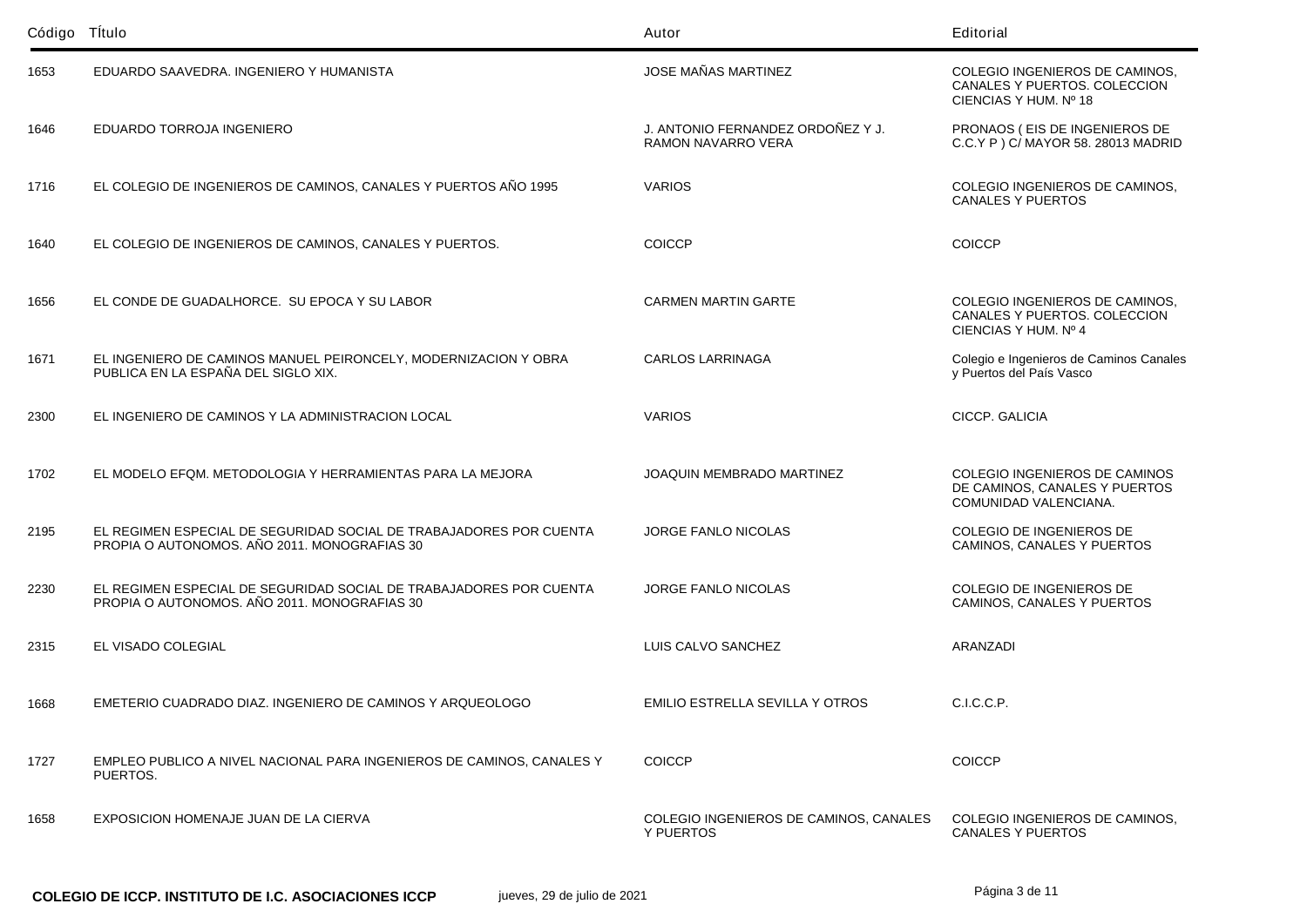| Código Título |                                                                                                              | Autor                                                                      | Editorial                                                                              |
|---------------|--------------------------------------------------------------------------------------------------------------|----------------------------------------------------------------------------|----------------------------------------------------------------------------------------|
| 1725          | <b>FEANI INDEX</b>                                                                                           | FEANI (FEDERACION EUROPEA DE LAS<br>ASOCIACIONES NACIONALES DE INGENIEROS) | <b>FEANI</b>                                                                           |
| 1625          | FIGURAS FACULTATIVAS DEL INGENIERO DE CAMINOS                                                                | COLEGIO INGENIEROS DE CAMINOS, CANALES<br>Y PUERTOS                        | COLEGIO INGENIEROS DE CAMINOS,<br><b>CANALES Y PUERTOS</b>                             |
| 1678          | FLUJOS DE INSERCION EN LA VIDA DE LOS ALUMNOS RECIEN TITULADOS DE LAS<br><b>ESCUELAS TECNICAS SUPERIORES</b> | <b>VARIOS</b>                                                              | UNIVERSIDAD POLITECNICA DE<br><b>MADRID</b>                                            |
| 2368          | FOTOS ACTOS COLEGIALES.1984 Y 1994                                                                           |                                                                            |                                                                                        |
| 1637          | <b>GESTION ECONOMICA INFORMACION CONTABLE</b>                                                                | <b>VARIOS</b>                                                              | COLEGIO INGENIEROS DE CAMINOS,<br><b>CANALES Y PUERTOS</b>                             |
| 1618          | HACIA UN INGENIERO CIVIL EUROPEO.                                                                            | BENJAMIN SUAREZ ARROYO                                                     | REVISTA DE OBRAS PUBLICAS Y<br><b>URBANISMO</b>                                        |
| 1674          | HORMIGONES DE EJECUCION ESPECIAL (SEIS TIPOS)                                                                | <b>VARIOS</b>                                                              | C.I.C.C.P. Y ACHE ( ASOCIACION<br>CIENTIFICO TECNICA DEL HORMIGON<br>ESTRUCTURAL).     |
| 1655          | IDELFONSO CERDA - HACIA UNA TEORIA GENERAL DE LA URBANIZACION                                                | ARTURO SORIA Y PUIG                                                        | COLEGIO INGENIEROS DE CAMINOS,<br>CANALES Y PUERTOS. COLECCION<br>CIENCIAS Y HUM. Nº 9 |
| 1652          | IDELFONSO CERDA (1815-1876)                                                                                  | COLEGIO INGENIEROS DE CAMINOS, CANALES<br>Y PUERTOS                        |                                                                                        |
| 1703          | II CONGRESO INTERNACIONAL DE INGENIERIA CIVIL, TERRITORIO Y MEDIO AMBIENTE<br>(TRES TOMOS).                  | <b>VARIOS</b>                                                              | <b>COLEGIO Y ASOCIACION INGENIEROS</b><br>DE CAMINOS, CANALES Y PUERTOS.               |
| 1719          | II CONGRESO NACIONAL DE INGENIEROS CONSULTORES (2007)                                                        | COMISION DE CONSULTORIA Y EJERCICIO<br>LIBRE DEL CICCP                     | <b>CICCP</b>                                                                           |
| 1696          | II CONGRESO NACIONAL DE LA INGENIERIA CIVIL                                                                  | <b>VARIOS</b>                                                              | COLEGIO INGENIEROS DE CAMINOS,<br>CANALES Y PUERTOS                                    |
| 1692          | II CONGRESO NACIONAL DE LA INGENIERIA CIVIL - TOMO I                                                         | <b>VARIOS</b>                                                              | COLEGIO INGENIEROS DE CAMINOS.<br><b>CANALES Y PUERTOS</b>                             |
| 1693          | II CONGRESO NACIONAL DE LA INGENIERIA CIVIL - TOMO II                                                        | <b>VARIOS</b>                                                              | COLEGIO INGENIEROS DE CAMINOS.<br><b>CANALES Y PUERTOS</b>                             |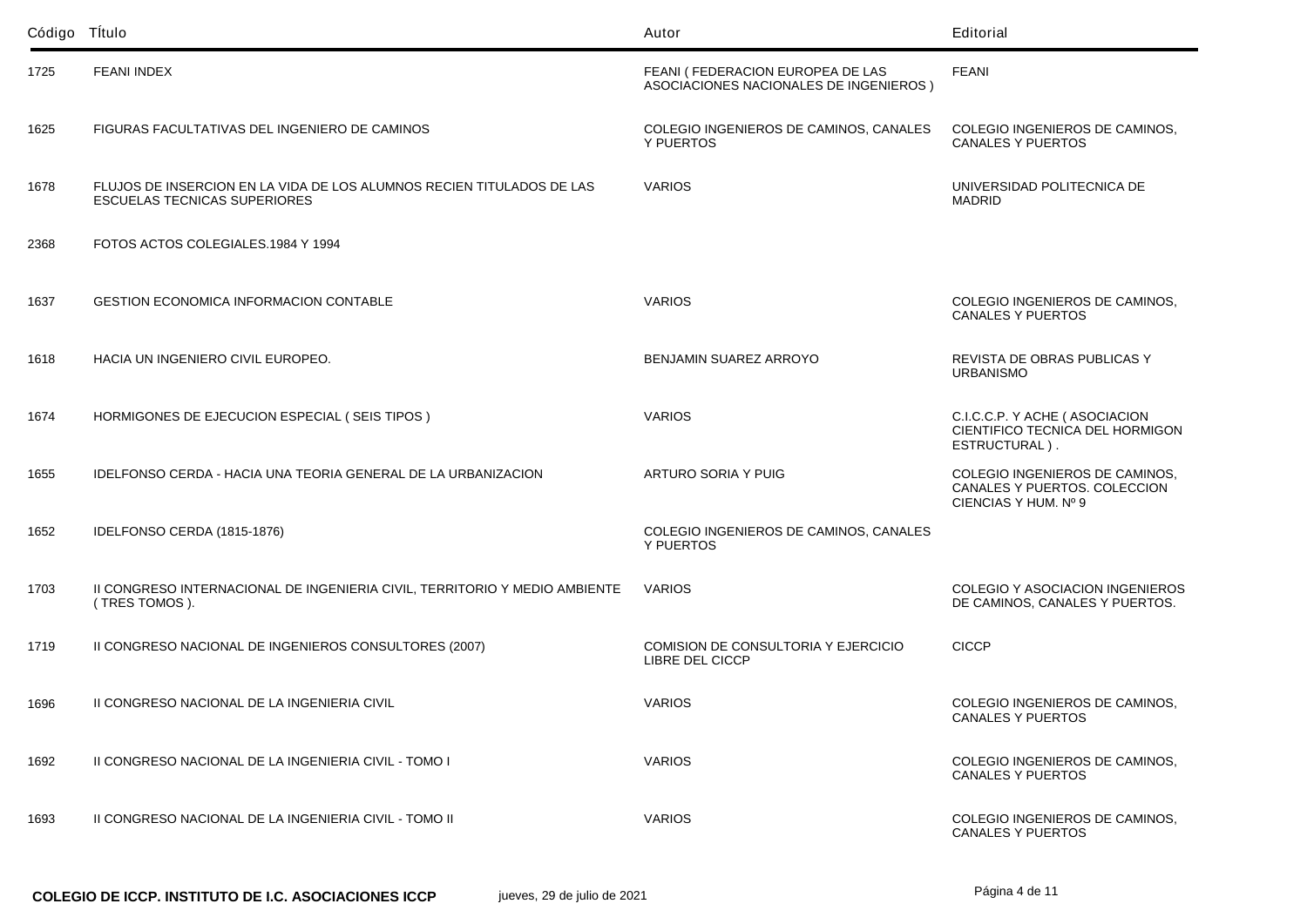| Código Título |                                                                  | Autor                                                          | Editorial                                                                                |
|---------------|------------------------------------------------------------------|----------------------------------------------------------------|------------------------------------------------------------------------------------------|
| 1694          | III CONGRESO NACIONAL DE INGENIERIA - ACTAS                      | INSTITUTO DE LAS INGENIERIAS DE ESPAÑA                         | <b>ENDESA Y ENRESA</b>                                                                   |
| 1697          | III CONGRESO NACIONAL DE INGENIERIA CIVIL                        | COLEGIO INGENIEROS DE CAMINOS, CANALES<br>Y PUERTOS            | COLEGIO INGENIEROS DE CAMINOS,<br><b>CANALES Y PUERTOS</b>                               |
| 1714          | IMAGEN DEL COLEGIO DE INGENIEROS DE CAMINOS ENTRE SUS COLEGIADOS | <b>VARIOS</b>                                                  | COLEGIO INGENIEROS DE CAMINOS,<br><b>CANALES Y PUERTOS</b>                               |
| 1712          | INFORME SOBRE CONVENIO SUSCRITO CON LA D.G.A.T.U                 | COLEGIO INGENIEROS DE CAMINOS, CANALES<br>Y PUERTOS            | COLEGIO INGENIEROS DE CAMINOS,<br>CANALES Y PUERTOS DE GALICIA                           |
| 1623          | INFORME SOBRE LAS COMPETENCIAS DE LOS INGENIEROS DE CAMINOS.ETC  | <b>VARIOS</b>                                                  | COLEGIO INGENIEROS DE CAMINOS,<br><b>CANALES Y PUERTOS</b>                               |
| 1681          | <b>INFRAESTRUCTURAS SIN TERRITORIO</b>                           | ALBERT SERRATOSA PALET                                         | COLEGIO INGENIEROS DE CAMINOS,<br>CANALES Y PUERTOS. MONOGRAFIAS<br>$N^{\circ}$ 11.      |
| 1660          | INGENIEROS DE CAMINOS DEL SIGLO XIX                              | FERNANDO SAENZ RIDRUEJO                                        | COLEGIO INGENIEROS DE CAMINOS.<br><b>CANALES Y PUERTOS</b>                               |
| 1701          | IV CONGRESO NACIONAL DE LA INGENIERIA CIVIL (DOS TOMOS)          | <b>VARIOS</b>                                                  | COLEGIO Y ASOCIACION DE<br>INGENIEROS DE CAMINOS, CANALES<br>Y PUERTOS                   |
| 1651          | J. EUGENIO RIBERA                                                | COLEGIO INGENIEROS DE CAMINOS, CANALES<br>Y PUERTOS            | COLEGIO INGENIEROS DE CAMINOS,<br>CANALES Y PUERTOS. COLECCION<br>CIENCIAS Y HUM. Nº 14. |
| 1667          | JAFO. HOMENAJE A JOSE ANTONIO FERNANDEZ ORDOÑEZ                  | <b>VARIOS</b>                                                  | COLEGIO INGENIEROS DE CAMINOS,<br>CANALES Y PUERTOS. COLECCION<br>$C.Y$ HUM. $N0$ 66     |
| 1619          | JORNADAS SOBRE PERITACIONES JUDICIALES                           | COLEGIO OFICIAL DE INGENIEROS DE<br>CAMINOS, CANALES Y PUERTOS | COLEGIO INGENIEROS DE CAMINOS,<br><b>CANALES Y PUERTOS</b>                               |
| 1666          | <b>JOSE AGUSTIN DE LARRAMENDI</b>                                | CARLOS DOMINGUEZ L. Y FDO. SAENZ R.                            | COLEGIO INGENIEROS DE CAMINOS,<br><b>CANALES Y PUERTOS</b>                               |
| 1659          | JOSE TORAN - UN INGENIERO INSOLITO                               | ANGEL DEL CAMPO Y FRANCES                                      | COLEGIO INGENIEROS DE CAMINOS,<br><b>CANALES Y PUERTOS</b>                               |
| 1657          | <b>JUAN DE LA CIERVA</b>                                         | ANTONIO ANGULO ALVAREZ                                         | COLEGIO INGENIEROS DE CAMINOS,<br><b>CANALES Y PUERTOS</b>                               |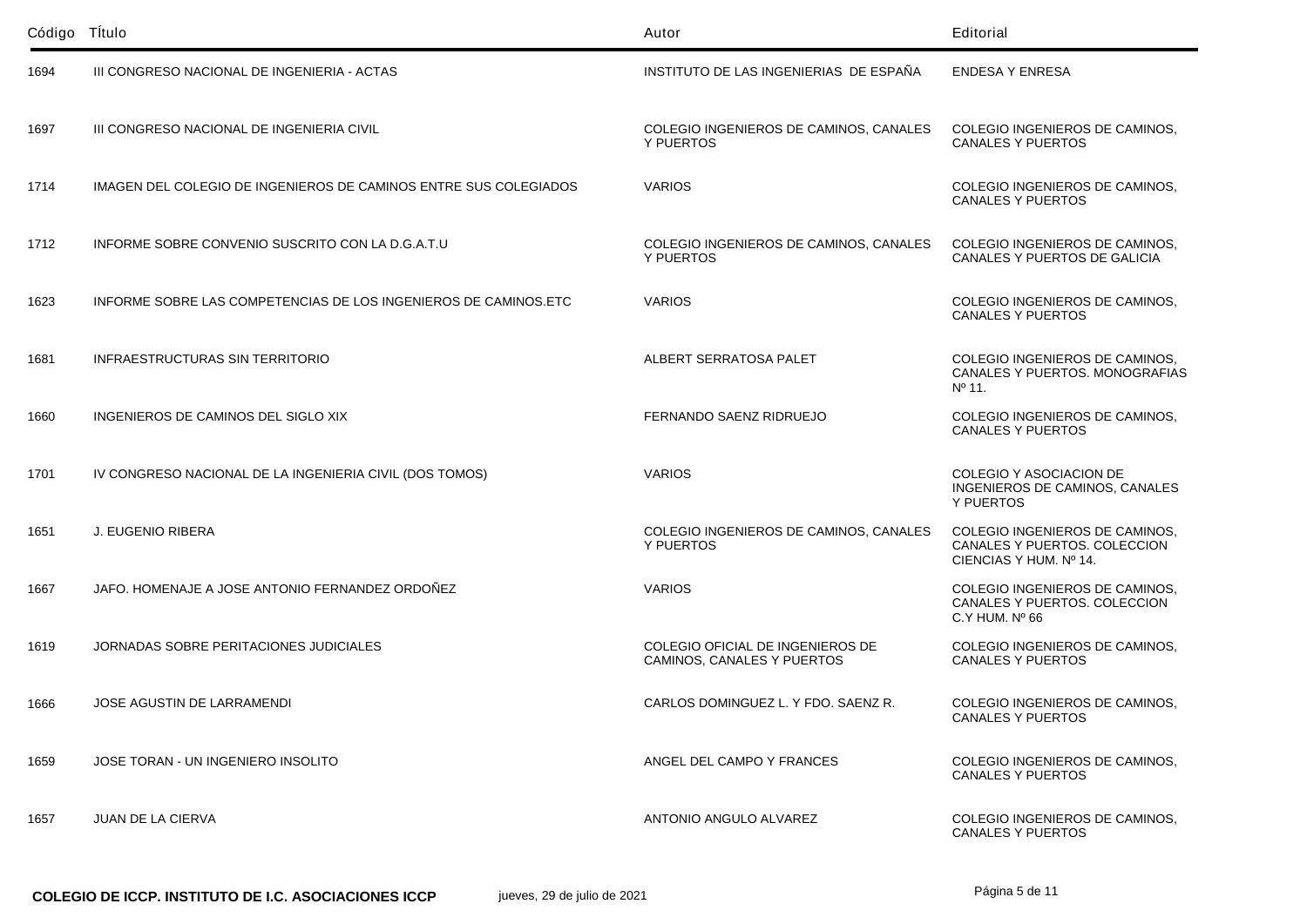| Código Título |                                                                                                             | Autor                                                                                     | Editorial                                                                              |
|---------------|-------------------------------------------------------------------------------------------------------------|-------------------------------------------------------------------------------------------|----------------------------------------------------------------------------------------|
| 1650          | <b>JUBILADOS RELACION Y ACTIVIDADES</b>                                                                     | <b>VARIOS</b>                                                                             | COLEGIO INGENIEROS DE CAMINOS,<br><b>CANALES Y PUERTOS</b>                             |
| 1617          | LA COMPETENCIA PROFESIONAL DE LOS ARQUITECTOS E INGENIEROS SUPERIORES.<br><b>VOLUMEN IV</b>                 | ASESORIA JURIDICA                                                                         | COLEGIO DE INGENIEROS DE<br>CAMINOS, CANALES Y PUERTOS                                 |
| 1620          | LA COMPETENCIA PROFESIONAL DE LOS INGENIEROS DE CAMINOS, CANALES Y<br><b>PUERTOS</b>                        | ASESORIA JURIDICA                                                                         | COLEGIO INGENIEROS DE CAMINOS,<br><b>CANALES Y PUERTOS</b>                             |
| 1720          | LA CRISIS DE LOS INGENIEROS ESPAÑOLES                                                                       | COMITE ENCARGADO PARA EL ESTUDIO DEL<br>I.I.C.E                                           | AYUSO                                                                                  |
| 1624          | LA POLEMICA INGENIEROS - ARQUITECTOS EN ESPAÑA SIGLO XIX                                                    | COLEGIO INGENIEROS DE CAMINOS, CANALES<br>Y PUERTOS                                       | <b>TURNER</b>                                                                          |
| 1627          | LA RESPONSABILIDAD PROFESIONAL DE LOS INGENIEROS DE CAMINOS                                                 | FAM. CICCP                                                                                | <b>COICCP</b>                                                                          |
| 1705          | LA VOZ DEL COLEGIADO - BOLETIN DE INFORMACION                                                               | <b>VARIOS</b>                                                                             | COLEGIO INGENIEROS DE CAMINOS,<br><b>CANALES Y PUERTOS</b>                             |
| 1699          | LAS CARACTERISTICAS Y VARIABLES SIGNIFICATIVAS MERC. VIVIENDAS.                                             | COLEGIO INGENIEROS DE CAMINOS, CANALES<br>Y PUERTOS. DEMARCACION COMUNIDAD<br>VALENCIANA. | COLEG.INGENIEROS DE CAMINOS,<br>CANALES Y PUERTOS.                                     |
| 1670          | LEANDRO ALLOZA AGUT                                                                                         | <b>JOSE PRADES GARCIA</b>                                                                 | COLEGIO INGENIEROS DE CAMINOS,<br><b>CANALES Y PUERTOS</b>                             |
| 1654          | LEONARDO TORRES QUEVEDO                                                                                     | COLEGIO INGENIEROS DE CAMINOS, CANALES<br>Y PUERTOS                                       | COLEGIO INGENIEROS DE CAMINOS,<br>CANALES Y PUERTOS. COLECCION<br>CIENCIAS Y HUM. Nº 6 |
| 1732          | LISTADO DE FONDOS DE LA BIBLIOTECA DEL COLEGIO DE INGENIEROS DE CAMINOS<br>DEMARCACION COMUNIDAD VALENCIANA |                                                                                           |                                                                                        |
| 1734          | LISTADO: FONDOS DE LA BIBLIOTECA DEL C.I.C.C.P - MADRID - SECCIONES 30-90                                   |                                                                                           |                                                                                        |
| 1733          | LISTADOS DE FONDOS DE LA BIBLIOTECA DEL COLEGIO INGENIEROS DE CAMINOS.<br>CANALES Y PUERTOS.                | <b>VARIOS</b>                                                                             | DEMARCACION COMUNIDAD<br>VALENCIANA.                                                   |
| 1721          | LOS COLEGIOS PROFESIONALES A LA LUZ DE LA CONSTITUCION.                                                     | VARIOS - COORDINADOR: LORENZO MARTIN -<br><b>RETORTILLO</b>                               | UNION PROFESIONAL (EDITORIAL<br>CIVITAS S.A.)                                          |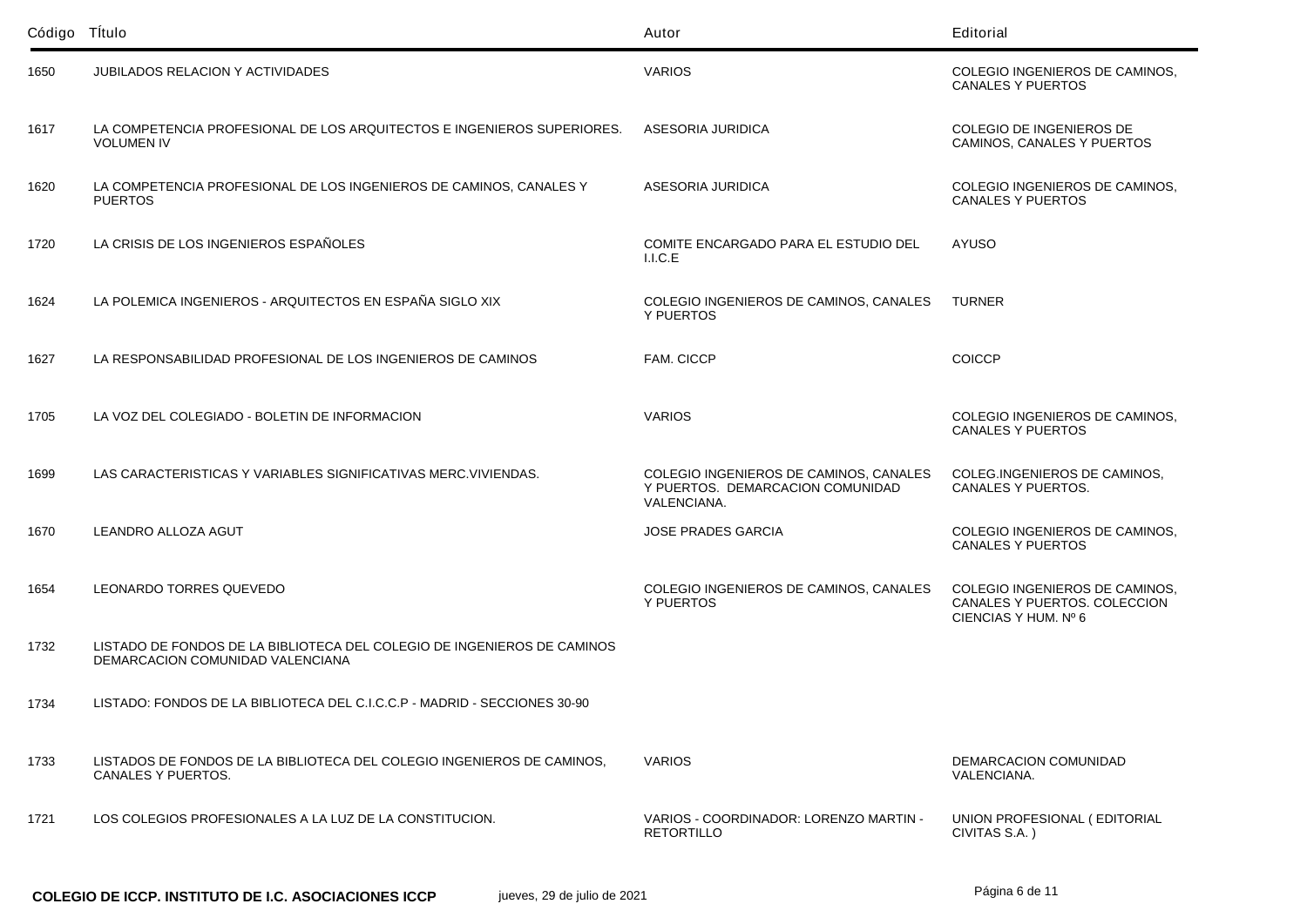| Código Título |                                                                                     | Autor                                                                                       | Editorial                                                                               |
|---------------|-------------------------------------------------------------------------------------|---------------------------------------------------------------------------------------------|-----------------------------------------------------------------------------------------|
| 1684          | LOS CUADERNOS DE CAUCE 2000                                                         | <b>VARIOS</b>                                                                               | COLEGIO INGENIEROS DE CAMINOS,<br>CANALES Y PUERTOS.                                    |
| 1644          | LOS INGENIEROS DE CAMINOS                                                           | FERNANDO SAENZ RIDRUEJO                                                                     | COLEGIO INGENIEROS DE CAMINOS,<br>CANALES Y PUERTOS. COLECCION<br>CIENCIAS Y HUM. Nº 47 |
| 1626          | LOS SEGUROS DE RESPONSABILIDAD PROFESIONAL PARA LOS INGENIEROS DE<br><b>CAMINOS</b> | <b>FAM CAMINOS</b>                                                                          | Colegio de Ingenieros de Caminos<br>Canales y Puertos                                   |
| 1675          | MANUAL DE GESTION INMOBILIARIA 5ª EDICION.                                          | ANTONIO CAPARROS NAVARRO, RICARDO<br>AVARELLOS BERMEJO Y JUAN FERNANDEZ<br>CAPARROS.        | COLEGIO INGENIEROS DE CAMINOS,<br><b>CANALES Y PUERTOS</b>                              |
| 1676          | MANUAL DE GESTION INMOBILIARIA 6ª EDICION                                           | ANTONIO CAPARROS NAVARRO, RICARDO<br>ALVARELLOS BERMEJO Y JUAN FERNANDEZ<br><b>CAPARROS</b> | COLEGIO INGENIEROS DE CAMINOS,<br><b>CANALES Y PUERTOS</b>                              |
| 1677          | MANUAL DE GESTION INMOBILIARIA 7ª EDICION                                           | ANTONIO CAPARROS NAVARRO, RICARDO<br>ALVARELLOS BERMEJO Y JUAN FERNANDEZ<br><b>CAPARROS</b> | Colegio de Inganieros de Caminos<br>Canales y Puertos                                   |
| 1682          | MANUAL TRIBUTARIO DEL INGENIERO                                                     | <b>GABRIEL BARCELO RICO - AVELLO</b><br>(INSPECTOR DE FINANZAS DEL ESTADO)                  | COLEGIO INGENIEROS DE CAMINOS,<br><b>CANALES Y PUERTOS</b>                              |
| 1662          | MANUEL LORENZO PARDO                                                                | <b>JOSE RAMON MARCUELLO</b>                                                                 | COLEGIO INGENIEROS DE CAMINOS,<br>CANALES Y PUERTOS. COLECCION<br>CIENCIAS Y HUM. Nº 35 |
| 1710          | MEMORIA 1982 DE LA DEMARCACION DE VALENCIA                                          | COLEGIO INGENIEROS DE CAMINOS, CANALES<br>Y PUERTOS                                         | COLEGIO INGENIEROS DE CAMINOS,<br><b>CANALES Y PUERTOS</b>                              |
| 2339          | MEMORIA 2016 COLEGIO DE INGENIEROS DE CAMINOS, CANALES Y PUERTOS                    | <b>CICCP</b>                                                                                | <b>CICCP</b>                                                                            |
| 2369          | MEMORIA 2017. COLEGIO DE INGENIEROS DE CAMINOS, CANALES Y PUERTOS                   |                                                                                             | <b>CICCP</b>                                                                            |
| 1687          | <b>MEMORIA DE ACTIVIDADES 1982</b>                                                  | COLEGIO INGENIEROS DE CAMINOS, CANALES<br>Y PUERTOS                                         | COLEGIO INGENIEROS DE CAMINOS,<br><b>CANALES Y PUERTOS</b>                              |
| 1690          | MEMORIA DE ACTIVIDADES 2000, 2001, 2002, 2003, 2005, 2006, 2007                     | COLEGIO DE INGENIEROS DE CAMINOS<br><b>CANALES Y PUERTOS</b>                                | COLEGIO DE INGENIEROS DE<br>CAMINOS CANALES Y PUERTOS                                   |
| 1691          | MEMORIA DE ACTIVIDADES 2012 y 2015                                                  | COLEGIO DE INGENIEROS DE CAMINOS<br><b>CANALES Y PUERTOS</b>                                | COLEGIO DE INGENIEROS DE<br>CAMINOS CANALES Y PUERTOS                                   |

Página 7 de 11 **COLEGIO DE ICCP. INSTITUTO DE I.C. ASOCIACIONES ICCP** jueves, 29 de julio de 2021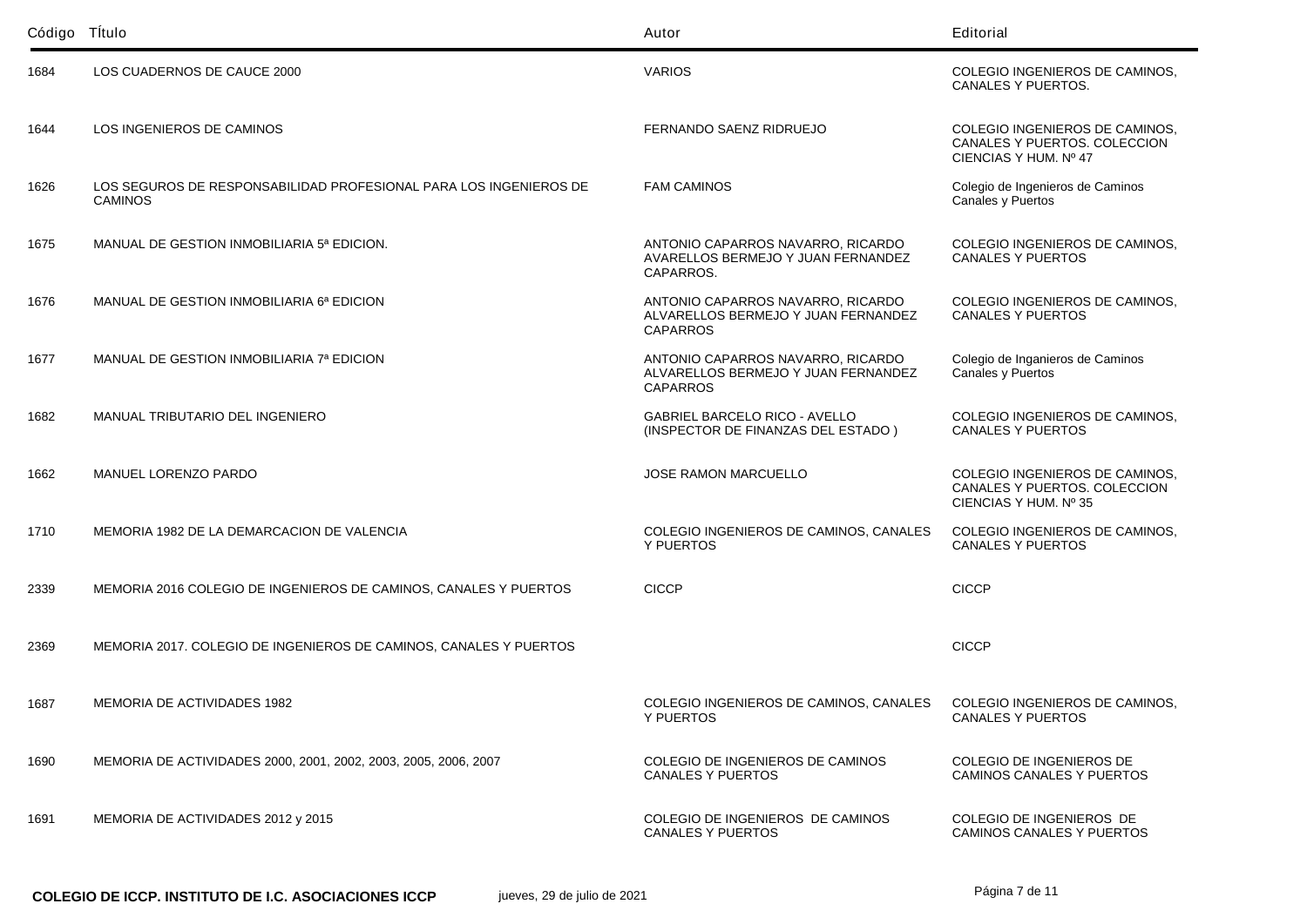| Código Título |                                                                                                                                                               | Autor                                               | Editorial                                                                               |
|---------------|---------------------------------------------------------------------------------------------------------------------------------------------------------------|-----------------------------------------------------|-----------------------------------------------------------------------------------------|
| 1711          | MEMORIA DEL COLEGIO INGENIEROS DE CAMINOS, CANALES Y PUERTOS DE GALICIA VARIOS                                                                                |                                                     | COLEGIO INGENIEROS DE CAMINOS,<br><b>CANALES Y PUERTOS - GALICIA</b>                    |
| 1707          | MEMORIA DEL COLEGIO NACIONAL DE INGENIEROS DE CAMINOS CANALES Y<br><b>PUERTOS</b>                                                                             | <b>VARIOS</b>                                       | COLEGIO INGENIEROS DE CAMINOS,<br><b>CANALES Y PUERTOS</b>                              |
| 1661          | MEMORIAS DE UN INGENIERO DEL SIGLO XIX                                                                                                                        | AMADOR MONTENEGRO LOPEZ                             | COLEGIO INGENIEROS DE CAMINOS,<br>CANALES Y PUERTOS. COLECCION<br>CIENCIAS Y HUM. Nº 37 |
| 1723          | MESA REDONDA Y COLOQUIO SOBRE CONTRATOS DE CONSULTORES Y CONTRATOS<br>DE OBRA DE LA FIDIC                                                                     | RHYS JONES CONSULTANTS                              | FEDERATION INTERNACIONAL DES<br><b>INGENIEURS CONSEILS</b>                              |
| 2265          | NAVIDAD 2012. ACTOS DEL COLEGIO EN VALENCIA                                                                                                                   | <b>CICCP</b>                                        | <b>CICCP</b>                                                                            |
| 1634          | NORMAS DE PROCEDIMIENTO DE LAS ELECCIONES DE LOS ORGANOS DEL COLEGIO                                                                                          | <b>VARIOS</b>                                       | COLEGIO INGENIEROS DE CAMINOS.<br><b>CANALES Y PUERTOS</b>                              |
| 1708          | NORMAS GENERALES DE ACTUACION EN DIRECCION E INSPECCION DE OBRA                                                                                               | COLEGIO INGENIEROS DE CAMINOS, CANALES<br>Y PUERTOS | COLEGIO INGENIEROS DE CAMINOS.<br><b>CANALES Y PUERTOS</b>                              |
| 1709          | NUEVO IMPUESTO SOBRE EL VALOR AÑADIDO (IVA)                                                                                                                   | <b>BUFETE DE ABOGADOS</b>                           | COLEGIO INGENIEROS DE CAMINOS,<br><b>CANALES Y PUERTOS</b>                              |
| 1730          | O.P REVISTA DEL COLEGIO DE INGENIEROS DE CAMINOS, CANALES Y PUERTOS                                                                                           | <b>VARIOS</b>                                       | COLEGIO INGENIEROS DE CAMINOS,<br>CANALES Y PUERTOS - CATALUÑA                          |
| 1738          | OPOSICIONES - ESCALA TECNICA DE LA JEFATURA CENTRAL DE TRAFICO                                                                                                | COLEGIO INGENIEROS DE CAMINOS, CANALES<br>Y PUERTOS | COLEGIO INGENIEROS DE CAMINOS,<br><b>CANALES Y PUERTOS</b>                              |
| 2366          | PANELES PREVENCION DE RIESGOS LABORALES                                                                                                                       | <b>VARIOS</b>                                       | <b>TORREDOZ PRL SL</b>                                                                  |
| 2194          | PENSIONES DE JUBILACION, VIUDEDAD Y ORFANDAD EN LOS REGIMENES<br>GENERALES DE LA SEGURIDAD SOCIAL Y DE CLASES PASIVAS DEL ESTADO. AÑO<br>2011. MONOGRAFIAS 29 | <b>JORGE FANLO NICOLAS</b>                          | COLEGIO DE INGENIEROS DE<br>CAMINOS, CANALES Y PUERTOS                                  |
| 2229          | PENSIONES DE JUBILACION. VIUDEDAD Y ORFANDAD EN LOS REGIMENES<br>GENERALES DE LA SEGURIDAD SOCIAL Y DE CLASES PASIVAS DEL ESTADO. AÑO<br>2011. MONOGRAFIAS 29 | <b>JORGE FANLO NICOLAS</b>                          | COLEGIO DE INGENIEROS DE<br>CAMINOS, CANALES Y PUERTOS                                  |
| 1722          | PERCORSI FORMATIVI: SPERIMENTAZIONI*                                                                                                                          | <b>VARIOS</b>                                       | <b>REGIONE TOSCANA - GIUNTA</b><br><b>REGIONALE</b>                                     |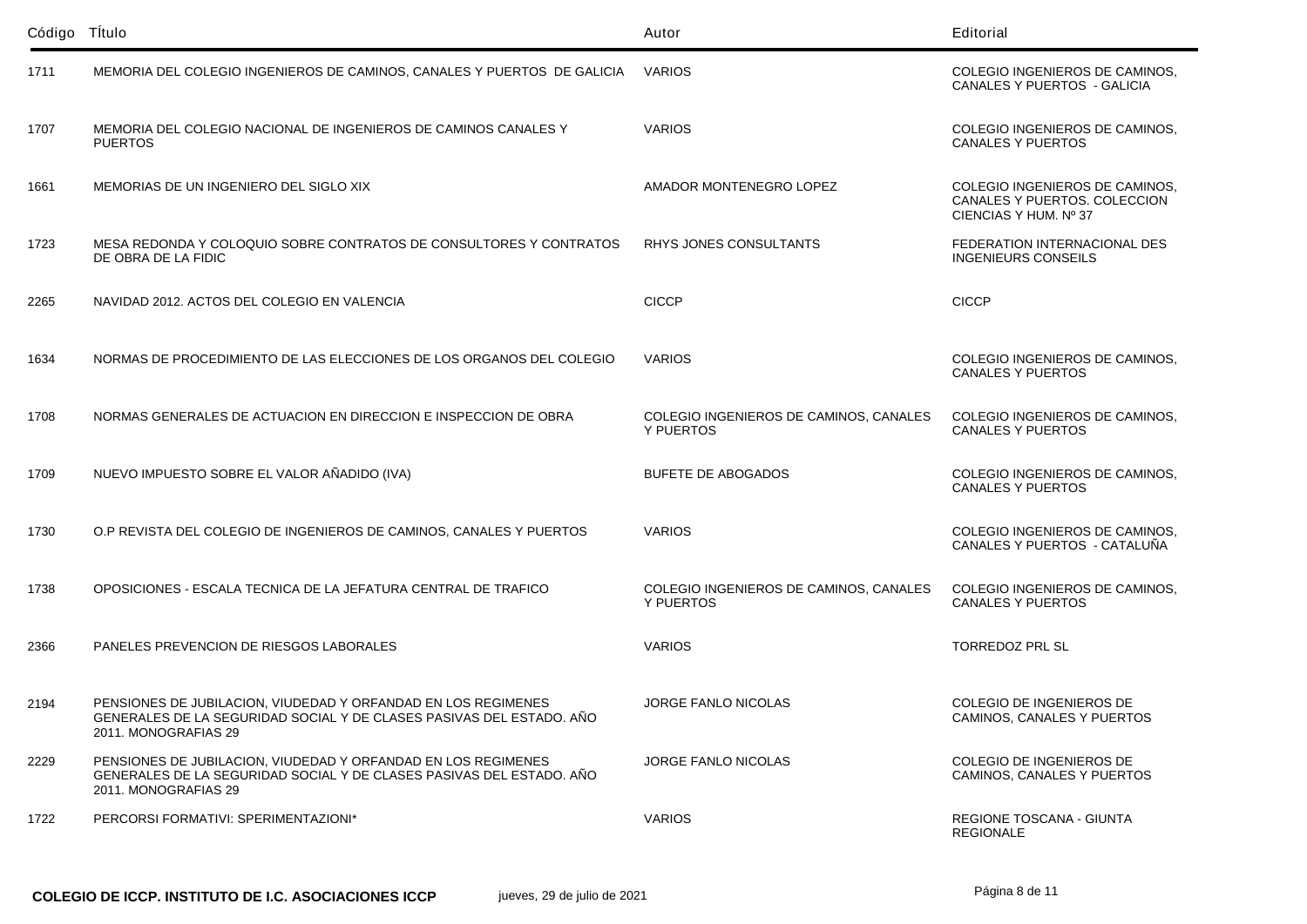| Código Título |                                                                                                                                                                                           | Autor                                                         | Editorial                                                                           |
|---------------|-------------------------------------------------------------------------------------------------------------------------------------------------------------------------------------------|---------------------------------------------------------------|-------------------------------------------------------------------------------------|
| 1689          | PERSPECTIVAS DE FUTURO DEL MERCADO PROFESIONAL PARA LOS INGENIEROSS<br>DE CAMINOS, CANALES Y PUERTOS EN ESPAÑA DURANTE EL PERIODO 2001-2011                                               | <b>GUELL &amp; PARTNERS</b>                                   | COLEGIO INGENIEROS DE CAMINOS.<br><b>CANALES Y PUERTOS</b>                          |
| 1639          | PROCESO DE BUSQUEDA DE EMPLEO: PREPARACION DE " CURRICULUM VITAE "                                                                                                                        | COMISION DE EMPLEO Y NUEVAS<br><b>PROMOCIONES</b>             | COLEGIO INGENIEROS DE CAMINOS,<br><b>CANALES Y PUERTOS.</b>                         |
| 1638          | PROPUESTA SOBRE EL NUEVO REGIMEN ECONOMICO DE FINANCIACION DEL<br><b>COLEGIO</b>                                                                                                          | <b>GRUPO DE TRABAJO</b>                                       | COLEGIO INGENIEROS DE CAMINOS,<br><b>CANALES Y PUERTOS</b>                          |
| 1737          | PROYECTO DE EJECUCION DE LAS OBRAS DE CONSTRUCCION DEL EDIFICIO SITO EN<br>VALENCIA . C/ LUIS VIVES, 3 PARA LA UBICACION DE LA NUEVA SEDE DEL COLEGIO<br>DE INGENIEROS DE CAMINOS, CD ROM | A.I.C                                                         | COLEGIO INGENIEROS DE CAMINOS.<br>CANALES Y PUERTOS. COMUNIDAD<br>VALENCIANA.       |
| 1700          | PUENTES MIXTOS, ESTADO ACTUAL DE SU TECNOLOGIA Y ANALISIS. III JORNADAS<br>AÑOS 2001 MADRID                                                                                               | <b>VARIOS</b>                                                 | COLEGIO INGENIEROS DE CAMINOS,<br>CANALES Y PUERTOS. MC 2 ESTUDIO<br>DE INGENIERIA. |
| 1630          | REAL DECRETO 2486 Y ESTATUTOS DEL COLEGIO DE 1979                                                                                                                                         | COLEGIO INGENIEROS DE CAMINOS, CANALES<br>Y PUERTOS           | COLEGIO INGENIEROS DE CAMINOS,<br>CANALES Y PUERTOS                                 |
| 1698          | REFLEXIONES SOBRE LA PROFESION/PERSPECTIVAS DE FUTURO DEL MERCADO<br>PROFESIONAL PARA I.C.C.P.                                                                                            | COLEGIO DE INGENIEROS DE CAMINOS,<br><b>CANALES Y PUERTOS</b> | COLEGIO DE INGENIEROS DE<br>CAMINOS, CANALES Y PUERTOS                              |
| 1633          | REGLAMENTO DE LA BIBLIOTECA DE PROYECTOS                                                                                                                                                  | COLEGIO INGENIEROS DE CAMINOS, CANALES<br>Y PUERTOS           | COLEGIO INGENIEROS DE CAMINOS.<br><b>CANALES Y PUERTOS</b>                          |
| 1736          | REGLAMENTO DE REGIMEN INTERIOR COLEGIO INGENIEROS DE CAMINOS, CANALES<br>Y PUERTOS - LEVANTE                                                                                              | <b>VARIOS</b>                                                 | COLEGIO INGENIEROS DE CAMINOS,<br>CANALES Y PUERTOS-LEVANTE                         |
| 1632          | REGLAMENTO PARTICULAR DE FUNCIONAMIENTO DE LA DEMARCACION DE LA<br>C.VALENCIANA                                                                                                           | <b>VARIOS</b>                                                 | COLEGIO INGENIEROS DE CAMINOS,<br><b>CANALES Y PUERTOS</b>                          |
| 2342          | <b>RELACION DE COLEGIADOS 2016</b>                                                                                                                                                        | <b>CICCP</b>                                                  | <b>CICCP</b>                                                                        |
| 1669          | RELACION DE COLEGIADOS. INGENIEROS DE CAMINOS. CANALES Y PUERTOS                                                                                                                          | COLEGIO DE INGENIEROS DE CAMINOS,<br>CANALES Y PUERTOS        | COLEGIO INGENIEROS DE CAMINOS.<br>CANALES Y PUERTOS                                 |
| 1622          | RESPONSABILIDAD CIVIL EN EL EJERCICIO PROFESIONAL                                                                                                                                         | COLEGIO INGENIEROS DE CAMINOS, CANALES<br>Y PUERTOS           | COLEGIO INGENIEROS DE CAMINOS,<br>CANALES Y PUERTOS                                 |
| 1643          | SANTIAGO CALATRAVA                                                                                                                                                                        | <b>VARIOS</b>                                                 | <b>DENNIS SHARPO</b>                                                                |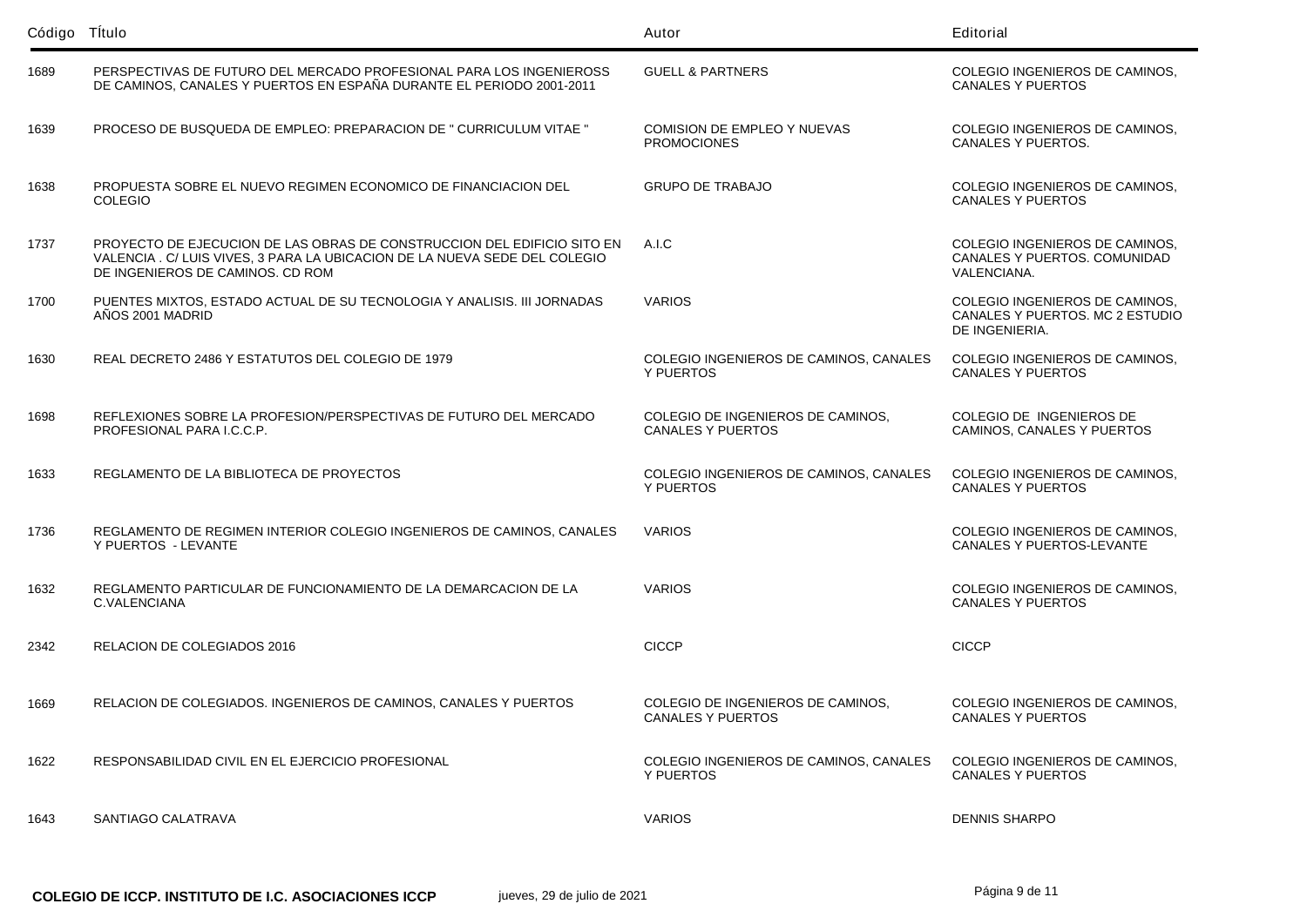| Código Título |                                                                                                                   | Autor                                               | Editorial                                                             |
|---------------|-------------------------------------------------------------------------------------------------------------------|-----------------------------------------------------|-----------------------------------------------------------------------|
| 1647          | SANTIAGO CALATRAVA (DOSSIER EXPOSICION)                                                                           | <b>VARIOS</b>                                       | CONSELLERIA D'OBRES PUBLIQUES,<br><b>URBANISME I TRANSPORTS</b>       |
| 2321          | SEGURIDAD VIAL EN ZONA URBANA: MODERACION DE LA VELOCIDAD                                                         | <b>VARIOS</b>                                       | <b>CICCP</b>                                                          |
| 1717          | SERVICIO DE DOCUMENTACION                                                                                         | MARIZA MARCO Y SOFIA SANFELIZ                       | COLEGIO INGENIEROS DE CAMINOS,<br><b>CANALES Y PUERTOS</b>            |
| 1706          | SERVICIO DE DOCUMENTACION PUBLICACIONES Y CONSULTA BIBLIOGRAFICA                                                  | <b>VARIOS</b>                                       | COLEGIO INGENIEROS DE CAMINOS,<br><b>CANALES Y PUERTOS</b>            |
| 1726          | STANDARDS DE PLANEAMIENTO 2º EDICION                                                                              | <b>VARIOS</b>                                       | COLEGIO INGENIEROS DE CAMINOS,<br><b>CANALES Y PUERTOS - BALEARES</b> |
| 2294          | TALLER SUPERACION: REINVENTA TU VIDA, EXPERIENCIAS DE DAVID CASINOS.12-<br><b>MARZO-2014</b>                      |                                                     | <b>CICCP</b>                                                          |
| 1635          | TARIFAS DE HONORARIOS DE LOS TRABAJOS DE LOS INGENIEROS DE CAMINOS,<br>CAN. Y PUERTOS EN EL EJERCICIO             | COLEGIO INGENIEROS DE CAMINOS, CANALES<br>Y PUERTOS | COLEGIO INGENIEROS DE CAMINOS,<br><b>CANALES Y PUERTOS</b>            |
| 1679          | TEMARIO DE OPOSICION AL CUERPO DE INGENIEROS DE CAMINOS, CANALES Y<br><b>PUERTOS</b>                              | COLEGIO INGENIEROS DE CAMINOS, CANALES<br>Y PUERTOS | COLEGIO INGENIEROS DE CAMINOS,<br><b>CANALES Y PUERTOS</b>            |
| 1631          | TEXTO REFUNDIDO DE LOS ESTATUTOS DEL COLEGIO                                                                      | COLEGIO INGENIEROS DE CAMINOS, CANALES<br>Y PUERTOS | COLEGIO INGENIEROS DE CAMINOS,<br><b>CANALES Y PUERTOS</b>            |
| 2370          | THINKHUB MEMORIA DE ACTUACIONES JUNIO 2018 FUNDACION CAMINOS                                                      |                                                     | <b>CICCP</b>                                                          |
| 1642          | UN HEROE ESPAÑOL DEL PROGRESO: AGUSTIN DE BETANCOURT                                                              | ALELESEI BOGOLIUBOV                                 | <b>SEMINARIOS Y EDICIONES</b>                                         |
| 1704          | V CONGRESO NACIONAL DE LA INGENIERIA CIVIL. (DESARROLLO Y SOSTENIBILIDAD<br>EN EL MARCO DE LA INGENIERIA)         | <b>VARIOS</b>                                       | Colegio y Asociación Ingenieros de<br>Caminos Canales y Puertos       |
| 2233          | VI CONGRESO NACIONAL DE LA INGENIERIA CIVIL. RETOS DE LA INGENIERIA CIVIL.<br>VALENCIA 23 Y 24 DE FEBRERO DE 2012 | <b>VARIOS</b>                                       | <b>CICCP</b>                                                          |
| 1648          | VIAJES DE PRACTICAS DE INGENIEROS JUBILADOS//AUDIOVISUAL                                                          | COLEGIO INGENIEROS DE CAMINOS, CANALES<br>Y PUERTOS |                                                                       |